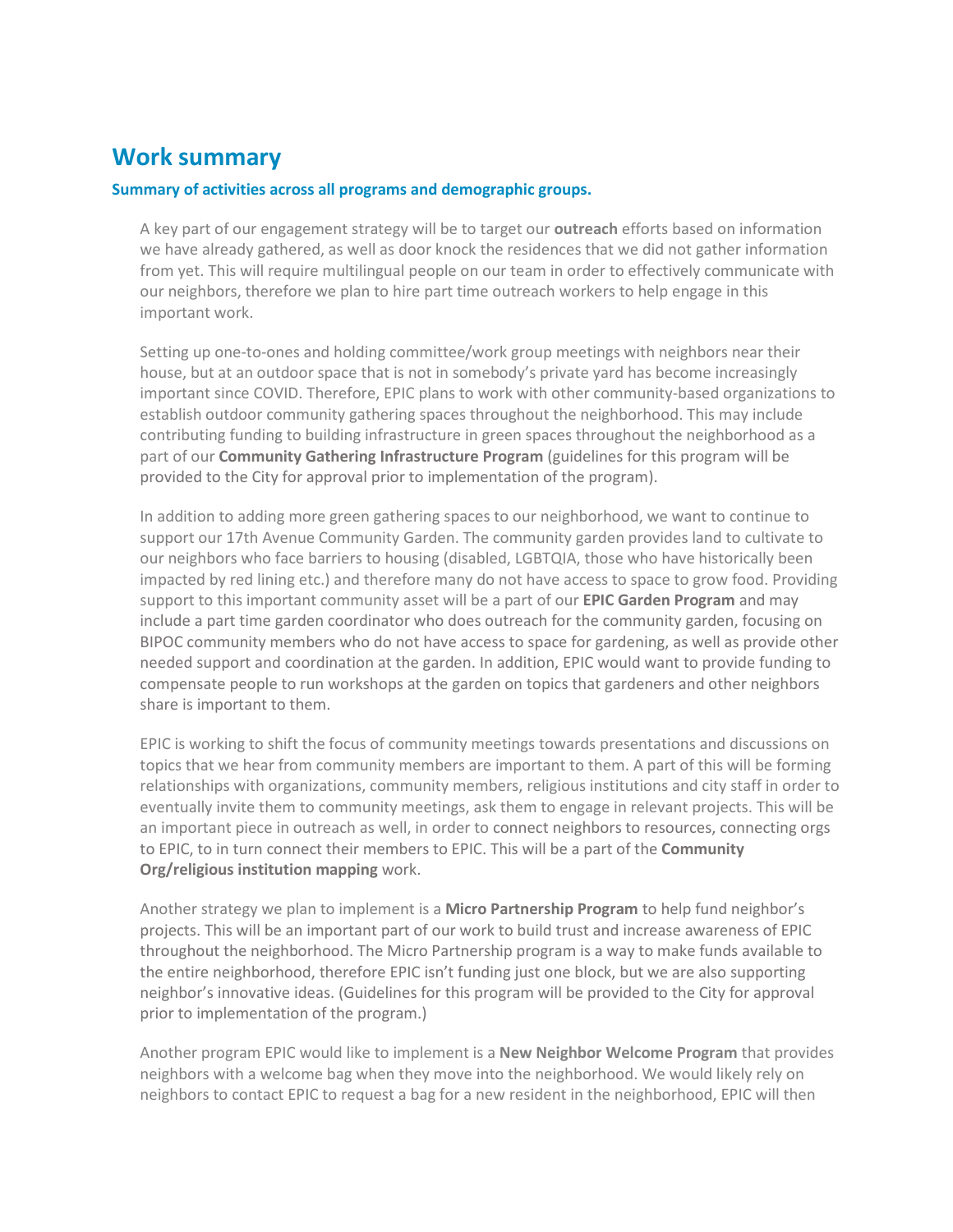give the neighbor a welcome bag that they can give to a neighbor. The EPIC welcome bag will consist of donations of items from a local business (yet to be determined) and some resources, such as information about EPIC, how to sign up for youth programs in the neighborhood etc. EPIC will also want to coordinate with landlords to provide these welcome bags. (Guidelines for this program will be provided to the City for approval prior to implementation of the program.)

Another piece to increasing trust and awareness of the organization is to continue our program to reimburse for block party expenses (**Block Party Reimbursement Program**), food and entertainment are currently exempt. Our outreach consultants found that 49% of the people they talked to shared that block parties are a way they prefer to engage with East Phillips. This also helps us to meet our goal of more people being connected to their neighbors. (Guidelines for this program will be provided to the City for approval prior to implementation of the program.)

An important piece to increasing attendance of residents who have historically not been engaged with EPIC is to provide childcare as a part of our **Community Meeting and Event Program**. (Guidelines for this program will be provided to the City for approval prior to implementation of the program.) This may include partnering with MPRB staff at East Phillips Park to watch children in the gym space at East Phillips Park or at the playground at Cedar Field Park. We also want to establish a community meeting space that is welcoming to our youth, whether they sit with their parents during the meeting or play with our quiet children activities in the same room with the adults. We will also want to provide interpretation services to neighbors whose primary language is not English.

Another piece of our Community Meeting and Event Program will be to incorporate art, food, body care (i.e. chair massages) and music into our community meetings/gatherings, in order to increase attendance at our community meetings. Food, entertainment compensating artists, musicians and masseuses are currently not eligible uses of City funds; if that should change, we would definitely take advantage of that, otherwise we are working to secure outside funding for such expenses. These components would be incorporated into our community meetings approximately three times a year as a part of a push for larger community meetings/events, in the spring, the height of summer and in the fall. In addition to the three larger community meetings we will also want to host some type of community event for neighbors.

EPIC is interested in engaging in work around removing white supremacist tendencies from our organizational norms and our community and board meeting habits. We are interested in engaging in healing and reconciliation work around harm done by the organization itself as well as by the city. We would also like to work on a strategic plan, this is something we are currently exploring and in conversation about with a consultant. This work will fall under the **Development** line item in our budget and may take a few different forms, such as working with a consultant to review our policies and procedures, bylaws, and general practices to make recommendations. In addition, we are likely to partake in board trainings and/or workshop around these topics.

# **Scope of work, outcomes and goals**

**Overall scope of work, outcomes and goals across all activities and demographic groups. Show how your organization will engage historically under-engaged groups.**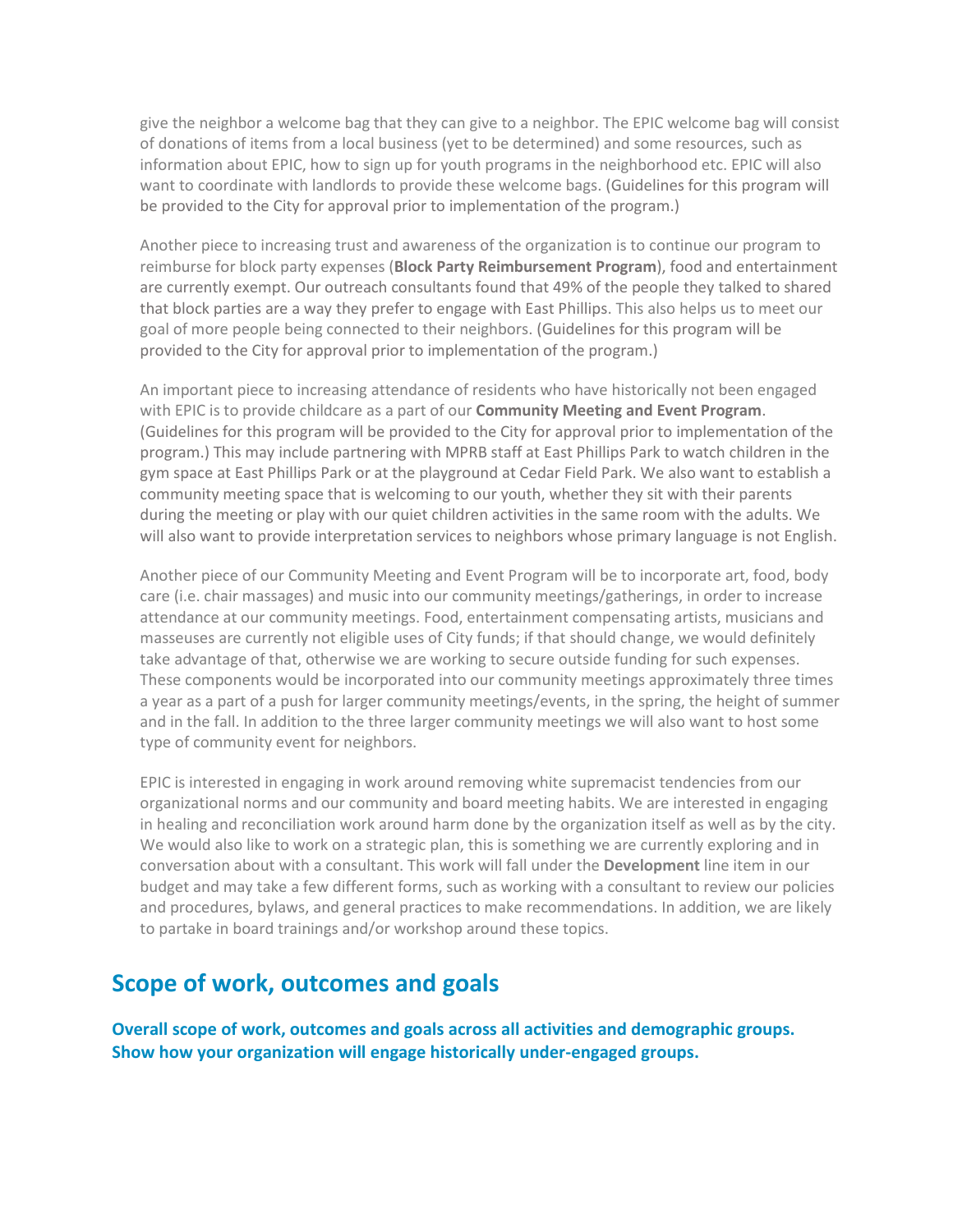### Overall scope of work:

The EPIC Equitable Engagement plan will consist of robust community outreach, particularly working to engage historically under-engaged groups using door-knocking, and phone calls and networking with community-based organizations and religious institutions. EPIC will work to make our community meetings and events more accessible by providing interpretation services and childcare, as well as incorporating art and body care into the community meetings three times per year (see note above). EPIC will work to build infrastructure in outdoor community (public) gathering spaces and provide funds to support EPIC's community garden as well as compensate people who conduct workshops and trainings at the garden. Additionally, EPIC will continue its Block Party Reimbursement Program and implement Micro Partnership Program as well as do development work focused on removing white supremacist tendencies from its norms and practices.

#### Outcomes and goals:

Desired outcomes of EPIC's Equitable Engagement plan include having more historically underengaged community members contributing to community decisions; attending community meetings; and engaged in a committee or work group. An additional desired outcome is that EPIC is engaging in issues that historically under engaged community members identify as important.

Goals of EPIC's Equitable Engagement plan include community members feeling more supported by their neighborhood organization than they did before EPIC put this equitable engagement plan into action. Community member's needs are met or they have access to resources to meet their needs.

People contributing to decision making processes in East Phillips is representative of our community demographics, so aiming for 26% of the people participating in decision making are Black or African American; 10% are Indigenous; 38% are Latinx; 54% speak a language other than English; 25% speak English less than very well; and 60% are tenants.

20 neighbors are connected with a committee or action group that is either formally tied to EPIC or that EPIC helped to pull together. These groups are neighbor led and are based on common interests, such as community safety or housing.

 $\mathbf{I}$ 

### **Plan detail**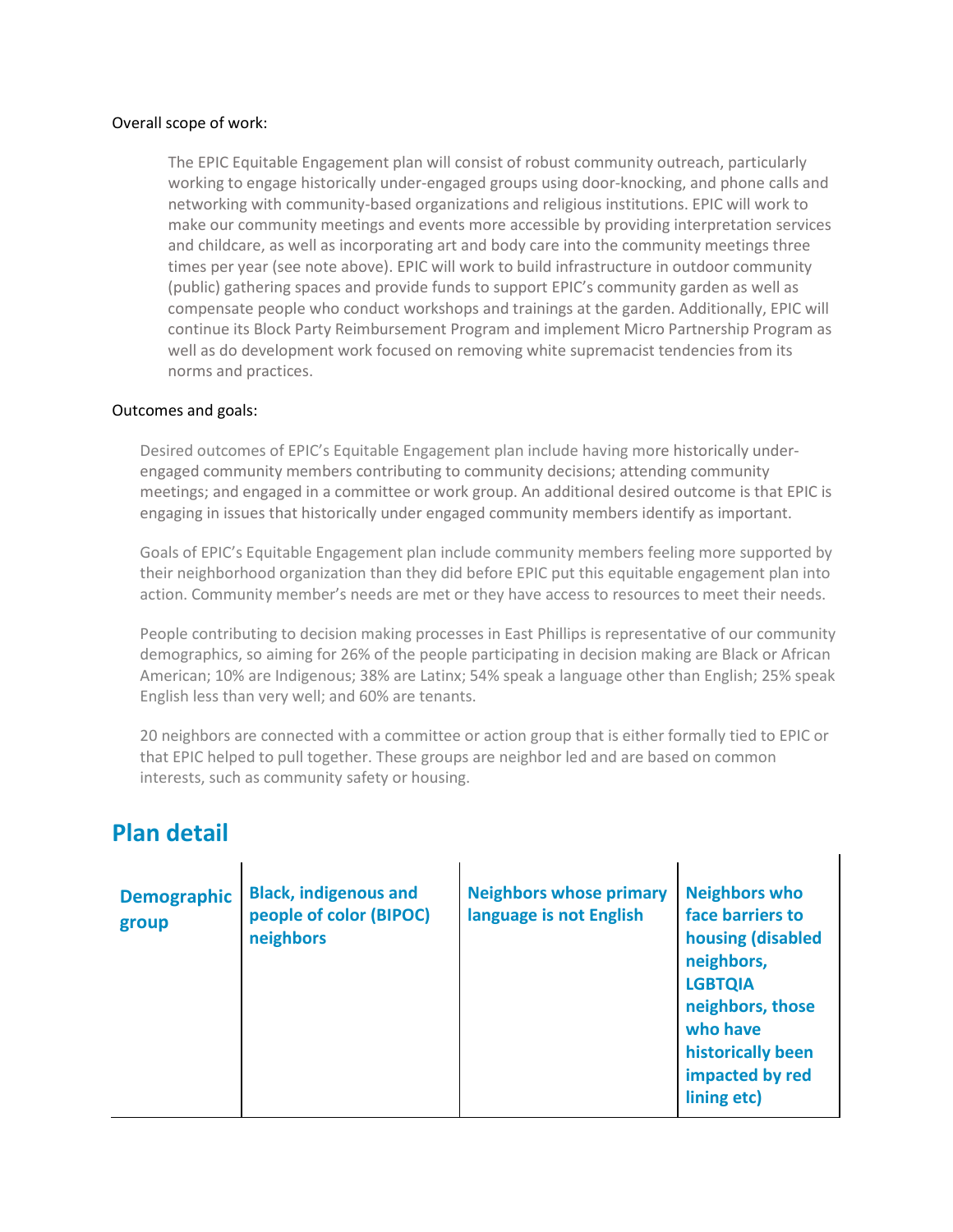| Outreach<br>Multilingual outreach<br>Outreach<br>workers<br>Initiative,<br>Micro Partnership Program<br>Micro Partnership<br>activity,<br>Program<br>Interpretation at meetings<br>project or<br><b>Block Party Reimbursement</b><br>and events<br>program<br><b>Block Party</b><br>Program<br>Reimbursement<br>Micro Partnership Program<br>New Neighbor Welcome<br>Program<br><b>Block Party Reimbursement</b><br>Program<br>Program<br>New Neighbor<br><b>Community Meeting and</b><br><b>Welcome Program</b><br><b>Event Program</b><br>New Neighbor Welcome<br>Program<br><b>Community Meeting</b><br><b>Community Gathering</b><br>and Event Program<br>Infrastructure Program<br><b>Community Meeting and</b><br><b>Event Program</b><br>Community<br>Development-taking White<br>Gathering<br>Supremacist tendencies out<br><b>Community Gathering</b><br>Infrastructure<br>of org; healing and<br>Infrastructure Program<br>Program<br>reconciliation; strategic<br>Development-taking White<br>Community<br>planning<br>Supremacist tendencies out<br>Org/religious<br>of org; healing and<br>Community Org/religious<br>institution mapping<br>institution mapping<br>reconciliation; strategic<br><b>EPIC Garden</b><br>planning<br>Program<br>Community Org/religious<br>institution mapping | <b>Numbers or</b><br>percentage | <b>Black or African American</b><br>neighbors (1,227 neighbors<br>or 26.4% of the<br>neighborhood), Indigenous<br>neighbors (456 neighbors or<br>9.8% of the neighborhood),<br>Somali neighbors (no specific<br>information for this<br>demographic) and Latinx<br>neighbors (1,780 neighbors<br>or 38.2% of the<br>neighborhood) | 2,496 neighbors speak a<br>language other than English,<br>1,157 neighbors speak<br>English less than very well | Hard to quantify<br>exact number.<br>Renter-occupied<br>units: 873 or 60% |
|-----------------------------------------------------------------------------------------------------------------------------------------------------------------------------------------------------------------------------------------------------------------------------------------------------------------------------------------------------------------------------------------------------------------------------------------------------------------------------------------------------------------------------------------------------------------------------------------------------------------------------------------------------------------------------------------------------------------------------------------------------------------------------------------------------------------------------------------------------------------------------------------------------------------------------------------------------------------------------------------------------------------------------------------------------------------------------------------------------------------------------------------------------------------------------------------------------------------------------------------------------------------------------------------------------------|---------------------------------|-----------------------------------------------------------------------------------------------------------------------------------------------------------------------------------------------------------------------------------------------------------------------------------------------------------------------------------|-----------------------------------------------------------------------------------------------------------------|---------------------------------------------------------------------------|
|                                                                                                                                                                                                                                                                                                                                                                                                                                                                                                                                                                                                                                                                                                                                                                                                                                                                                                                                                                                                                                                                                                                                                                                                                                                                                                           |                                 |                                                                                                                                                                                                                                                                                                                                   |                                                                                                                 |                                                                           |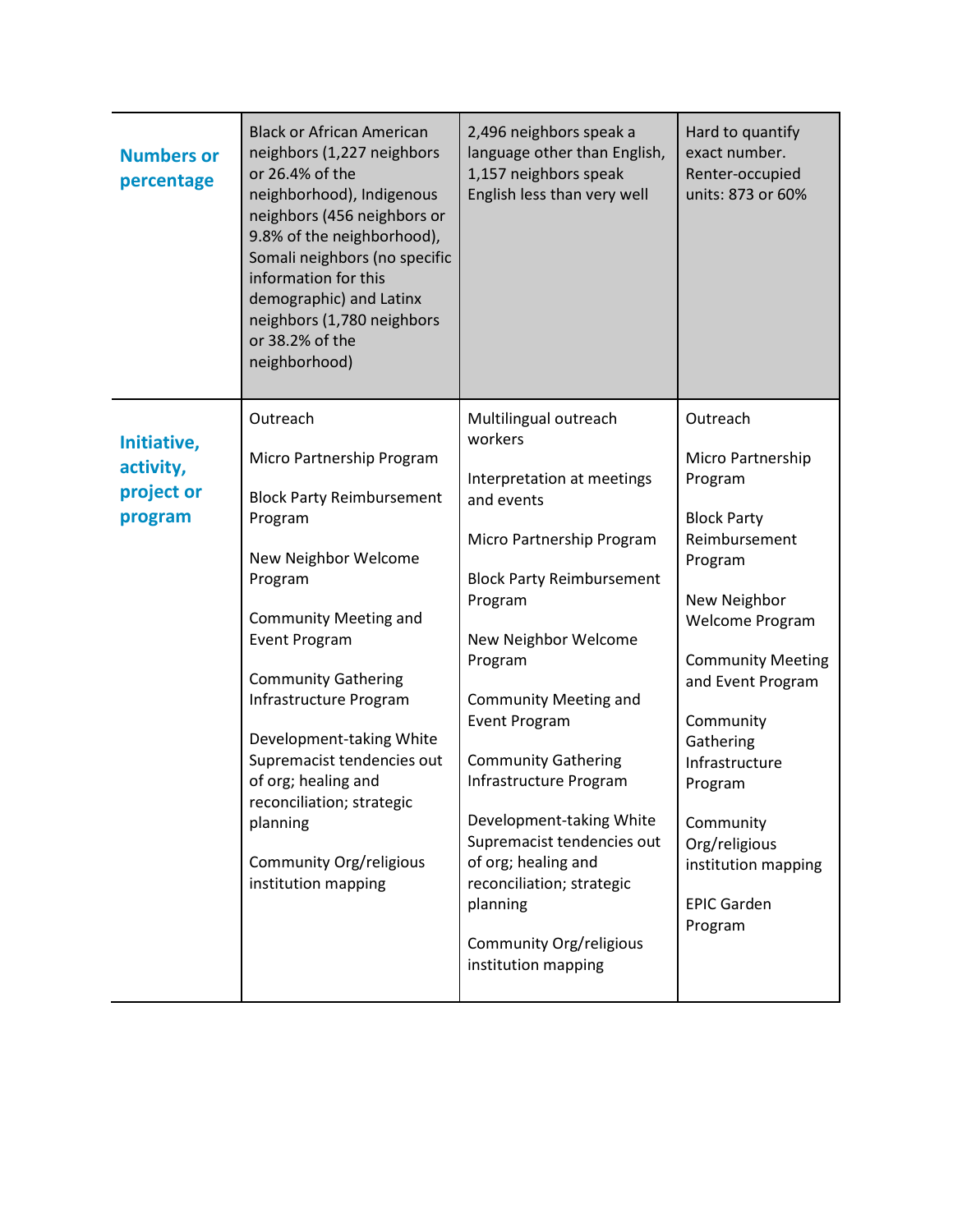| <b>Barriers to</b><br>engagement                          | Lack of trust, for example in<br>the past neighbors have<br>approached EPIC seeking<br>funding, but our rules and/or<br>process turned people away;<br>Long and sometimes boring<br>meetings;<br>Lack of childcare at<br>meetings;<br>Lack of opportunities to<br>engage in topics or decision<br>making outside of attending<br>community meetings;<br>Organizational norms that<br>have white supremacist<br>tendencies;                                                                        | Lack of translation services<br>for outreach as well as at<br>meetings and events;<br>Long and sometimes boring<br>meetings;<br>Lack of childcare at<br>meetings;<br>Lack of opportunities to<br>engage in topics or decision<br>making outside of attending<br>community meetings;                                                                                                                                                                                                                       | Lack of<br>representation from<br>tenants at<br>community<br>meetings leads to<br>lack of action on the<br>part of EPIC on<br>issues important to<br>tenants, which in<br>turns leads to lack of<br>trust or willingness<br>to engage;<br>Long and sometimes<br>boring meetings;<br>Lack of childcare at<br>meetings;<br>Lack of<br>opportunities to<br>engage in topics or<br>decision making<br>outside of attending<br>community<br>meetings; |
|-----------------------------------------------------------|---------------------------------------------------------------------------------------------------------------------------------------------------------------------------------------------------------------------------------------------------------------------------------------------------------------------------------------------------------------------------------------------------------------------------------------------------------------------------------------------------|-----------------------------------------------------------------------------------------------------------------------------------------------------------------------------------------------------------------------------------------------------------------------------------------------------------------------------------------------------------------------------------------------------------------------------------------------------------------------------------------------------------|--------------------------------------------------------------------------------------------------------------------------------------------------------------------------------------------------------------------------------------------------------------------------------------------------------------------------------------------------------------------------------------------------------------------------------------------------|
| <b>Outreach</b><br>and<br>engagement<br><b>strategies</b> | Targeted outreach efforts<br>based on information<br>gathered by Knock Knock<br>LLC; as well as reaching<br>those who did not respond<br>to outreach consultants;<br><b>Community org, religious</b><br>institution mapping, looking<br>at organizations doing work<br>in the community,<br>networking with them,<br>connecting neighbors to<br>their resources, connecting<br>orgs to EPIC to in turn<br>connect their members to<br>EPIC;<br>Establishing outdoor<br>community gathering spaces | Targeted outreach efforts<br>based on information<br>gathered by Knock Knock<br>LLC; as well as reaching<br>those who did not respond<br>to outreach consultants;<br>hiring multilingual people to<br>help engage in this work;<br><b>Community org, religious</b><br>institution mapping, looking<br>at organizations doing work<br>in the community,<br>networking with them,<br>connecting neighbors to<br>their resources, connecting<br>orgs to EPIC to in turn<br>connect their members to<br>EPIC; | Targeted outreach<br>efforts based on<br>information<br>gathered by Knock<br>Knock LLC; as well as<br>reaching those who<br>did not respond to<br>outreach<br>consultants;<br>Community org,<br>religious institution<br>mapping, looking at<br>organizations doing<br>work in the<br>community,<br>networking with<br>them, connecting<br>neighbors to their<br>resources,                                                                      |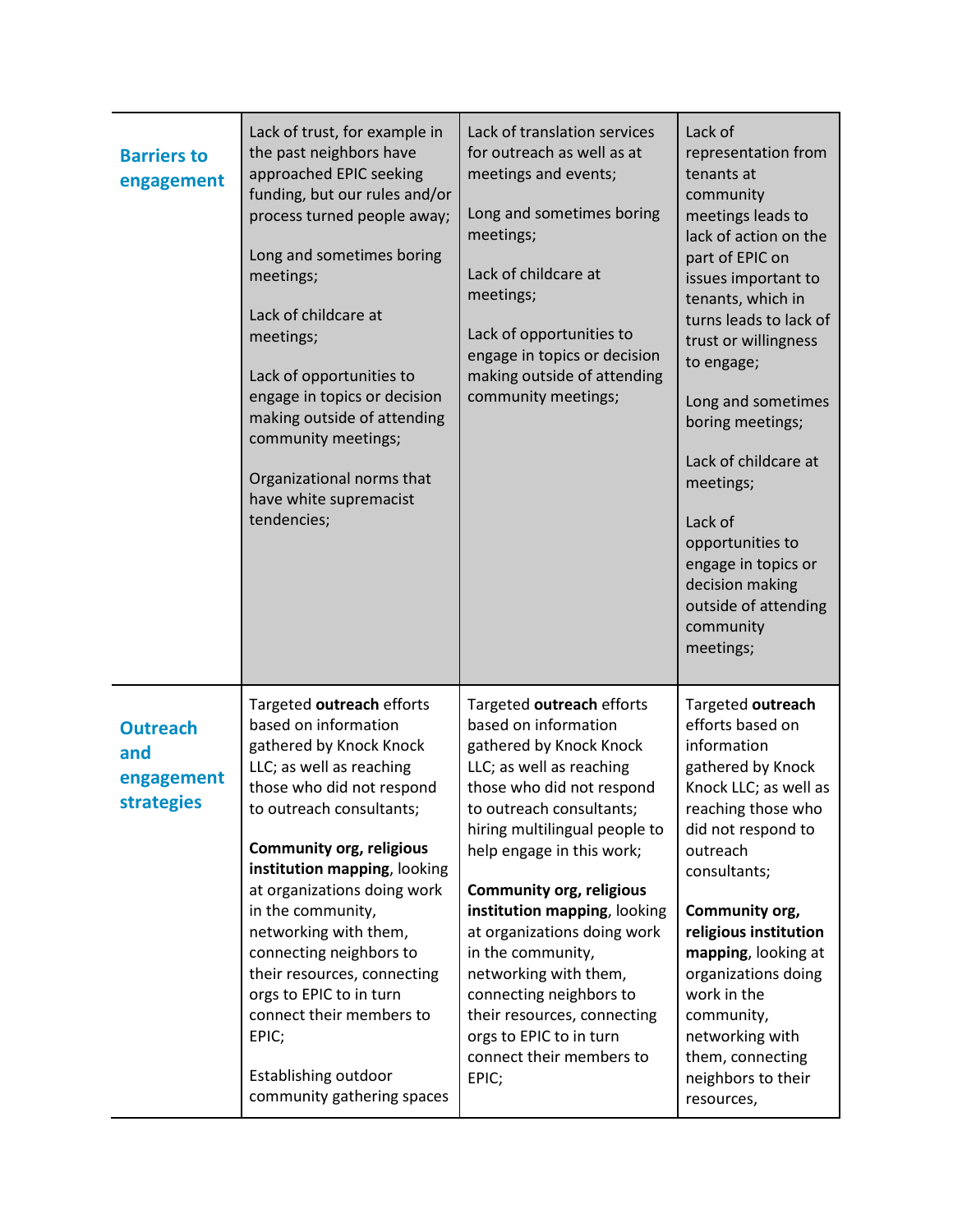| to gather or meet with<br>people on 'common ground'<br>(Community Gathering<br>Infrastructure Program); | Establishing outdoor<br>community gathering spaces<br>to gather or meet with<br>people on 'common ground'<br>(Community Gathering | connecting orgs to<br>EPIC to in turn<br>connect their<br>members to EPIC; |
|---------------------------------------------------------------------------------------------------------|-----------------------------------------------------------------------------------------------------------------------------------|----------------------------------------------------------------------------|
| Micro Partnership program;                                                                              | Infrastructure Program);                                                                                                          | Establishing outdoor<br>community                                          |
| <b>New Neighbor Welcome</b><br>Program                                                                  | Micro Partnership program;                                                                                                        | gathering spaces to<br>gather or meet with                                 |
|                                                                                                         | <b>New Neighbor Welcome</b>                                                                                                       | people on 'common                                                          |
| <b>Community Meeting and</b>                                                                            | Program                                                                                                                           | ground'                                                                    |
| Event Program: childcare at                                                                             |                                                                                                                                   | (Community                                                                 |
| events and meetings (and                                                                                | <b>Community Meeting and</b>                                                                                                      | <b>Gathering</b>                                                           |
| artists, healers and body                                                                               | Event Program: childcare at                                                                                                       | Infrastructure                                                             |
| work if this becomes an                                                                                 | events and meetings (and                                                                                                          | Program);                                                                  |
| eligible expense for this                                                                               | artists, healers and body                                                                                                         |                                                                            |
| program)                                                                                                | work if this becomes an                                                                                                           | <b>Micro Partnership</b>                                                   |
|                                                                                                         | eligible expense for this                                                                                                         | program;                                                                   |
| Development work -                                                                                      | program)Development work                                                                                                          |                                                                            |
| working to take white                                                                                   | - working to take white                                                                                                           | <b>New Neighbor</b>                                                        |
| supremacist tendencies out                                                                              | supremacist tendencies out                                                                                                        | <b>Welcome Program</b>                                                     |
| of our org;                                                                                             | of our org;                                                                                                                       |                                                                            |
| reconciliation/healing;                                                                                 | reconciliation/healing;                                                                                                           | <b>Community</b>                                                           |
| strategic planning -                                                                                    | strategic planning -                                                                                                              | <b>Meeting and Event</b>                                                   |
| workshops/trainings or work                                                                             | workshops/trainings or work                                                                                                       | Program: childcare                                                         |
| with a consultant;                                                                                      | with a consultant;                                                                                                                | at events and                                                              |
|                                                                                                         |                                                                                                                                   | meetings (and                                                              |
| <b>Block Party Reimbursement</b>                                                                        | <b>Block Party Reimbursement</b>                                                                                                  | artists, healers and                                                       |
| Program;                                                                                                | Program;                                                                                                                          | body work if this                                                          |
|                                                                                                         |                                                                                                                                   | becomes an eligible                                                        |
|                                                                                                         | Interpreters for events and                                                                                                       | expense for this                                                           |
|                                                                                                         | community meetings;                                                                                                               | program)Block Party                                                        |
|                                                                                                         |                                                                                                                                   | <b>Reimbursement</b>                                                       |
|                                                                                                         |                                                                                                                                   | Program;                                                                   |
|                                                                                                         |                                                                                                                                   |                                                                            |
|                                                                                                         |                                                                                                                                   | <b>EPIC community</b>                                                      |
|                                                                                                         |                                                                                                                                   | garden - providing                                                         |
|                                                                                                         |                                                                                                                                   | land to cultivate to                                                       |
|                                                                                                         |                                                                                                                                   | neighbors who do                                                           |
|                                                                                                         |                                                                                                                                   | not have access to                                                         |
|                                                                                                         |                                                                                                                                   | space to grow food;                                                        |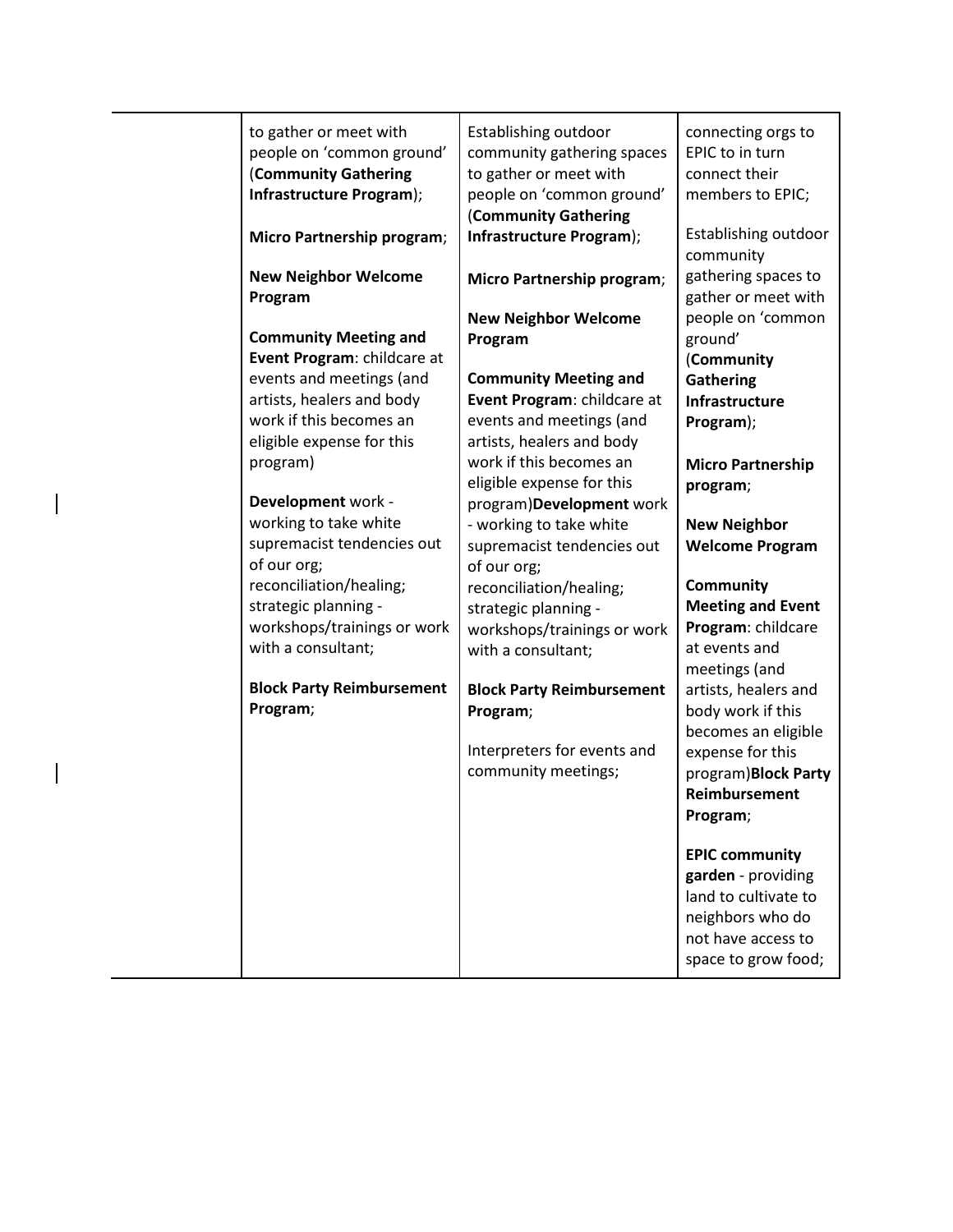| <b>Resources</b><br>needed | Infrastructure for<br>community gathering spaces<br>(Community Gathering<br>Infrastructure Program);                                                                                                                                                                                 | Infrastructure for<br>community gathering spaces<br>(Community Gathering<br>Infrastructure Program);                                                                                                                                                                                 | Infrastructure for<br>community<br>gathering spaces<br>(Community<br><b>Gathering</b>                                                                                                                                         |
|----------------------------|--------------------------------------------------------------------------------------------------------------------------------------------------------------------------------------------------------------------------------------------------------------------------------------|--------------------------------------------------------------------------------------------------------------------------------------------------------------------------------------------------------------------------------------------------------------------------------------|-------------------------------------------------------------------------------------------------------------------------------------------------------------------------------------------------------------------------------|
|                            | Money for Micro<br>Partnership Program and<br><b>Block Party</b>                                                                                                                                                                                                                     | Money for Micro<br>Partnership Program and<br><b>Block Party</b>                                                                                                                                                                                                                     | Infrastructure<br>Program);                                                                                                                                                                                                   |
|                            | Reimbursements;                                                                                                                                                                                                                                                                      | Reimbursements;                                                                                                                                                                                                                                                                      | Money for Micro<br>Partnership                                                                                                                                                                                                |
|                            | Development -<br>workshops/trainings or work<br>with consultant on taking<br>white supremacist                                                                                                                                                                                       | Development -<br>workshops/trainings or work<br>with consultant on taking<br>white supremacist                                                                                                                                                                                       | Program and Block<br>Party<br>Reimbursements;                                                                                                                                                                                 |
|                            | tendencies out of org;<br>healing/reconciliation and<br>strategic planning                                                                                                                                                                                                           | tendencies out of org;<br>healing/reconciliation and<br>strategic planning                                                                                                                                                                                                           | <b>Communications:</b><br>Zoom subscription;<br>more community<br>bulletins to share                                                                                                                                          |
|                            | <b>Communications: Zoom</b><br>subscription; more<br>community bulletins to<br>share community resources,<br>updates and meeting/event<br>announcements; the Alley;<br>KALY Radio; flyers; banners;<br>Google Voice; Mighty<br><b>Networks</b>                                       | <b>Communications: Zoom</b><br>subscription; more<br>community bulletins to<br>share community resources,<br>updates and meeting/event<br>announcements; the Alley;<br>KALY Radio; flyers; banners;<br>Google Voice; Mighty<br><b>Networks</b>                                       | community<br>resources, updates<br>and meeting/event<br>announcements; the<br>Alley; KALY Radio;<br>flyers; banners;<br>Google Voice;<br><b>Mighty Networks</b>                                                               |
|                            |                                                                                                                                                                                                                                                                                      |                                                                                                                                                                                                                                                                                      | <b>Community</b>                                                                                                                                                                                                              |
|                            | <b>Community Meeting and</b><br>Event Program: childcare;<br>(and if it becomes an eligible<br>expense for this program:<br>money to compensate<br>artists for incorporating art<br>into community<br>meetings/events; money to<br>compensate healers and<br>people doing body work) | <b>Community Meeting and</b><br>Event Program: childcare;<br>(and if it becomes an eligible<br>expense for this program:<br>money to compensate<br>artists for incorporating art<br>into community<br>meetings/events; money to<br>compensate healers and<br>people doing body work) | <b>Meeting and Event</b><br>Program: childcare<br>(and if it becomes an<br>eligible expense for<br>this program: money<br>to compensate<br>artists for<br>incorporating art<br>into community<br>meetings/events;<br>money to |
|                            | <b>Outreach materials</b><br>(including door knocking<br>logs, flyers with<br>neighborhood resources and                                                                                                                                                                             | <b>Outreach materials</b><br>(including door knocking<br>logs, flyers with<br>neighborhood resources and                                                                                                                                                                             | compensate healers<br>and people doing<br>body work)                                                                                                                                                                          |
|                            | EPIC contact information;<br>subscription to OpenTable)                                                                                                                                                                                                                              | EPIC contact information;<br>subscription to OpenTable)                                                                                                                                                                                                                              | <b>Outreach materials</b><br>(including door                                                                                                                                                                                  |
|                            | <b>Staff</b> time to: find a way for<br>community members to                                                                                                                                                                                                                         | Staff time to: find a way for<br>community members to                                                                                                                                                                                                                                | knocking logs, flyers<br>with neighborhood                                                                                                                                                                                    |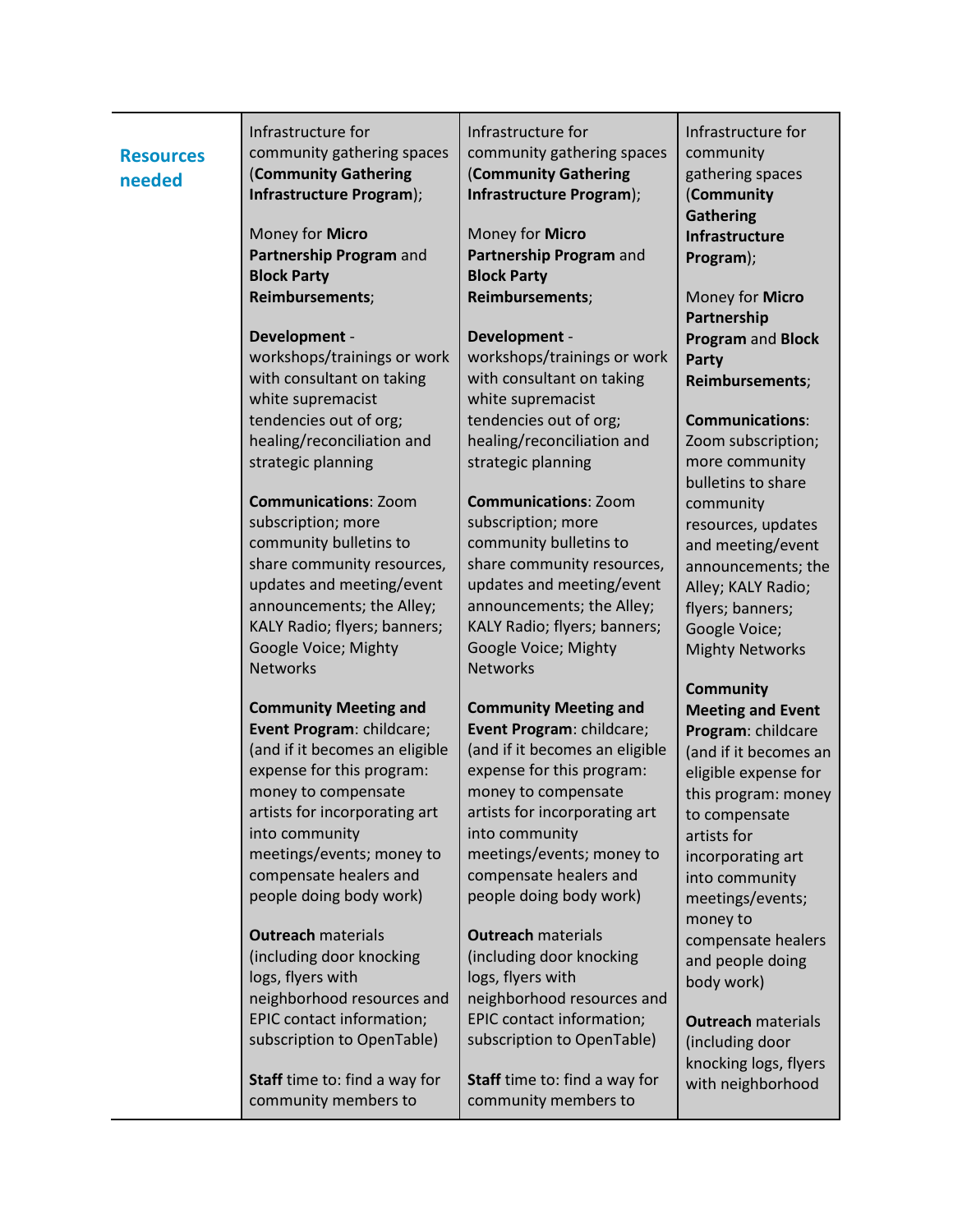| contribute to community<br>decisions without having to<br>attend community meeting;<br>develop Micro Partnership<br>Program; secure childcare<br>partnership; finding artists<br>and body workers;<br>networking with community<br>based orgs, religious<br>institutions etc.; targeted<br>outreach (phone calls, door<br>knocking); outreach to those<br>who didn't respond to<br>outreach consultants<br>(doorknocking); | contribute to community<br>decisions without having to<br>attend community meeting;<br>develop Micro Partnership<br>Program; secure childcare<br>partnership; finding artists<br>and body workers;<br>networking with community<br>based orgs, religious<br>institutions etc.; targeted<br>outreach (phone calls, door<br>knocking); outreach to those<br>who didn't respond to<br>outreach consultants<br>(doorknocking);<br>Interpretation services for<br>events and meetings;<br><b>Outreach workers who are</b><br>multilingual; | resources and EPIC<br>contact information;<br>subscription to<br>OpenTable);<br>Staff time to: find a<br>way for community<br>members to<br>contribute to<br>community<br>decisions without<br>having to attend<br>community meeting;<br>develop Micro<br>Partnership<br>Program; secure<br>childcare<br>partnership; finding<br>artists and body<br>workers; networking<br>with community<br>based orgs, religious<br>institutions etc.;<br>targeted outreach<br>(phone calls, door<br>knocking); outreach<br>to those who didn't<br>respond to outreach<br>consultants<br>(doorknocking);<br><b>EPIC Community</b><br>garden: possibly<br>part time garden<br>coordinator;<br>compensate people |
|----------------------------------------------------------------------------------------------------------------------------------------------------------------------------------------------------------------------------------------------------------------------------------------------------------------------------------------------------------------------------------------------------------------------------|---------------------------------------------------------------------------------------------------------------------------------------------------------------------------------------------------------------------------------------------------------------------------------------------------------------------------------------------------------------------------------------------------------------------------------------------------------------------------------------------------------------------------------------|---------------------------------------------------------------------------------------------------------------------------------------------------------------------------------------------------------------------------------------------------------------------------------------------------------------------------------------------------------------------------------------------------------------------------------------------------------------------------------------------------------------------------------------------------------------------------------------------------------------------------------------------------------------------------------------------------|
|                                                                                                                                                                                                                                                                                                                                                                                                                            |                                                                                                                                                                                                                                                                                                                                                                                                                                                                                                                                       | to conduct<br>workshops on topics<br>related to the<br>garden (i.e.<br>composting,<br>Indigenous food<br>sovereignty etc.);<br>care for diseased<br>trees                                                                                                                                                                                                                                                                                                                                                                                                                                                                                                                                         |
|                                                                                                                                                                                                                                                                                                                                                                                                                            |                                                                                                                                                                                                                                                                                                                                                                                                                                                                                                                                       |                                                                                                                                                                                                                                                                                                                                                                                                                                                                                                                                                                                                                                                                                                   |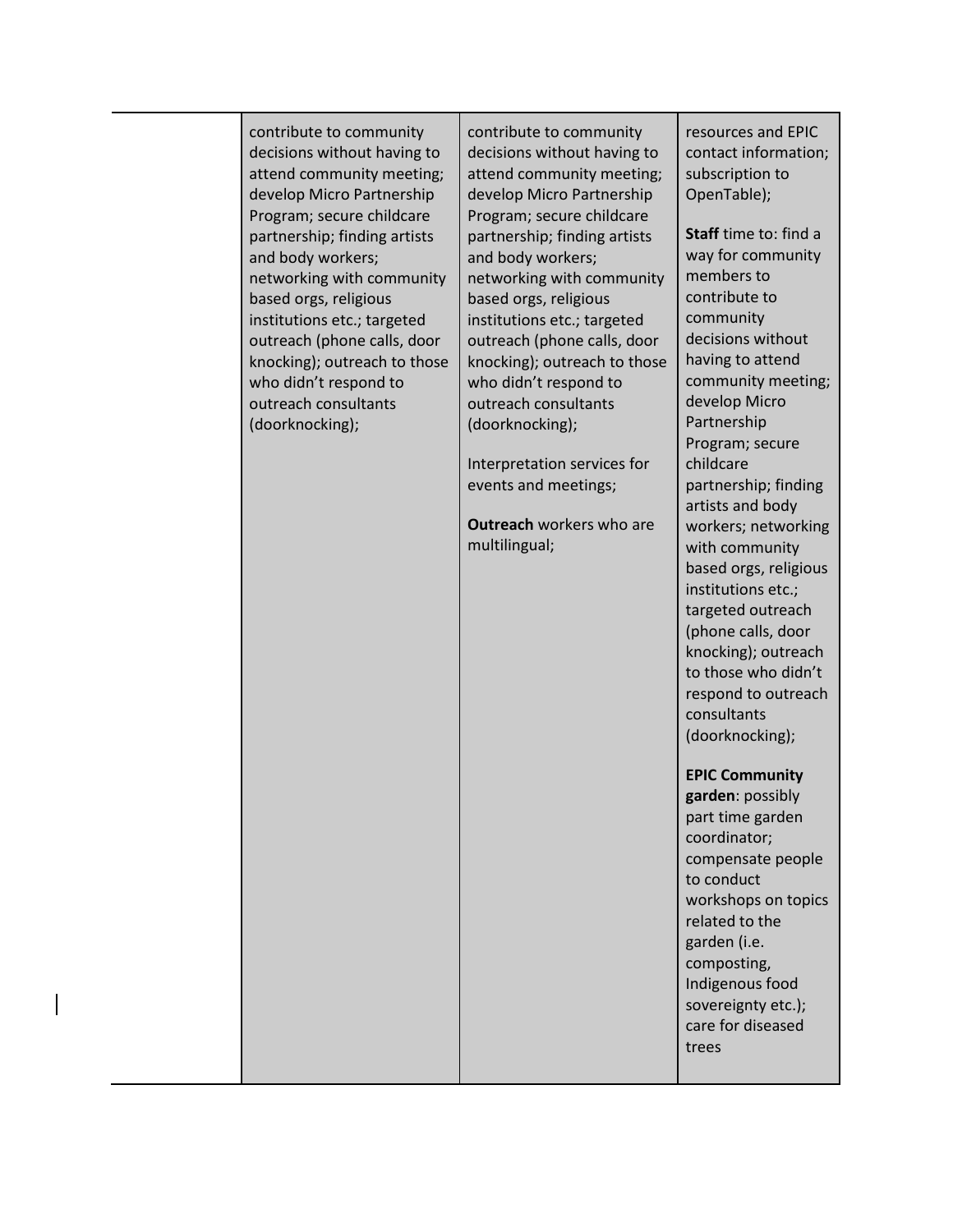|                                |                                                                                                                                                                                                                                                                                                                                                                                                                                                                                                                                                                                                                                         |                                                                                                                                                                                                                                                                                                                                                                                                                                                                                                                                                                                                                                  | Securing access to<br>larger apartment<br>buildings (focusing<br>first on the 4<br>properties with 20<br>units or more) and<br>the townhomes<br>along 24th Street<br>(outreach)                                                                                                                                                                                                                                                                                                                                                        |
|--------------------------------|-----------------------------------------------------------------------------------------------------------------------------------------------------------------------------------------------------------------------------------------------------------------------------------------------------------------------------------------------------------------------------------------------------------------------------------------------------------------------------------------------------------------------------------------------------------------------------------------------------------------------------------------|----------------------------------------------------------------------------------------------------------------------------------------------------------------------------------------------------------------------------------------------------------------------------------------------------------------------------------------------------------------------------------------------------------------------------------------------------------------------------------------------------------------------------------------------------------------------------------------------------------------------------------|----------------------------------------------------------------------------------------------------------------------------------------------------------------------------------------------------------------------------------------------------------------------------------------------------------------------------------------------------------------------------------------------------------------------------------------------------------------------------------------------------------------------------------------|
| <b>Partners in</b><br>the work | Harrison Neighborhood<br>Association - they have done<br>a microgrant program<br>similar to what EPIC is<br>interested in implementing;<br>Mercy Center Masjid al-<br>rahmah; Isuroon; the Somali<br>Museum of Minnesota;<br>Somali Success; South East<br>Homes Somali Recovery;<br>Little Earth of United Tribes;<br><b>East Phillips Park Cultural</b><br>and Community Center;<br>Lake Street Council;<br>Four Sisters, Dream of Wild<br>Health, NACDI other<br>organizations doing<br>Indigenous food sovereignty;<br>Phillips Garden;<br>Comunidades Latinas Unidas<br>En Servicio; Latino Economic<br><b>Development Center;</b> | Harrison Neighborhood<br>Association - they have done<br>a microgrant program<br>similar to what EPIC is<br>interested in implementing;<br>Mercy Center Masjid al-<br>rahmah; Isuroon; the Somali<br>Museum of Minnesota;<br>Somali Success; South East<br>Homes Somali Recovery;<br>Little Earth of United Tribes;<br>East Phillips Park Cultural<br>and Community Center;<br>Lake Street Council;<br>Four Sisters, Dream of Wild<br>Health, NACDI other<br>organizations doing<br>Indigenous food sovereignty;<br>Phillips Garden;<br><b>Comunidades Latinas Unidas</b><br>En Servicio; Latino Economic<br>Development Center; | Harrison<br>Neighborhood<br>Association - they<br>have done a<br>microgrant program<br>similar to what EPIC<br>is interested in<br>implementing;<br>Mercy Center Masjid<br>al-rahmah; Isuroon;<br>the Somali Museum<br>of Minnesota;<br>Somali Success;<br>South East Homes<br>Somali Recovery;<br>Little Earth of United<br>Tribes;<br>East Phillips Park<br>Cultural and<br>Community Center;<br>Four Sisters, Dream<br>of Wild Health,<br>NACDI other<br>organizations doing<br>Indigenous food<br>sovereignty;<br>Phillips Garden; |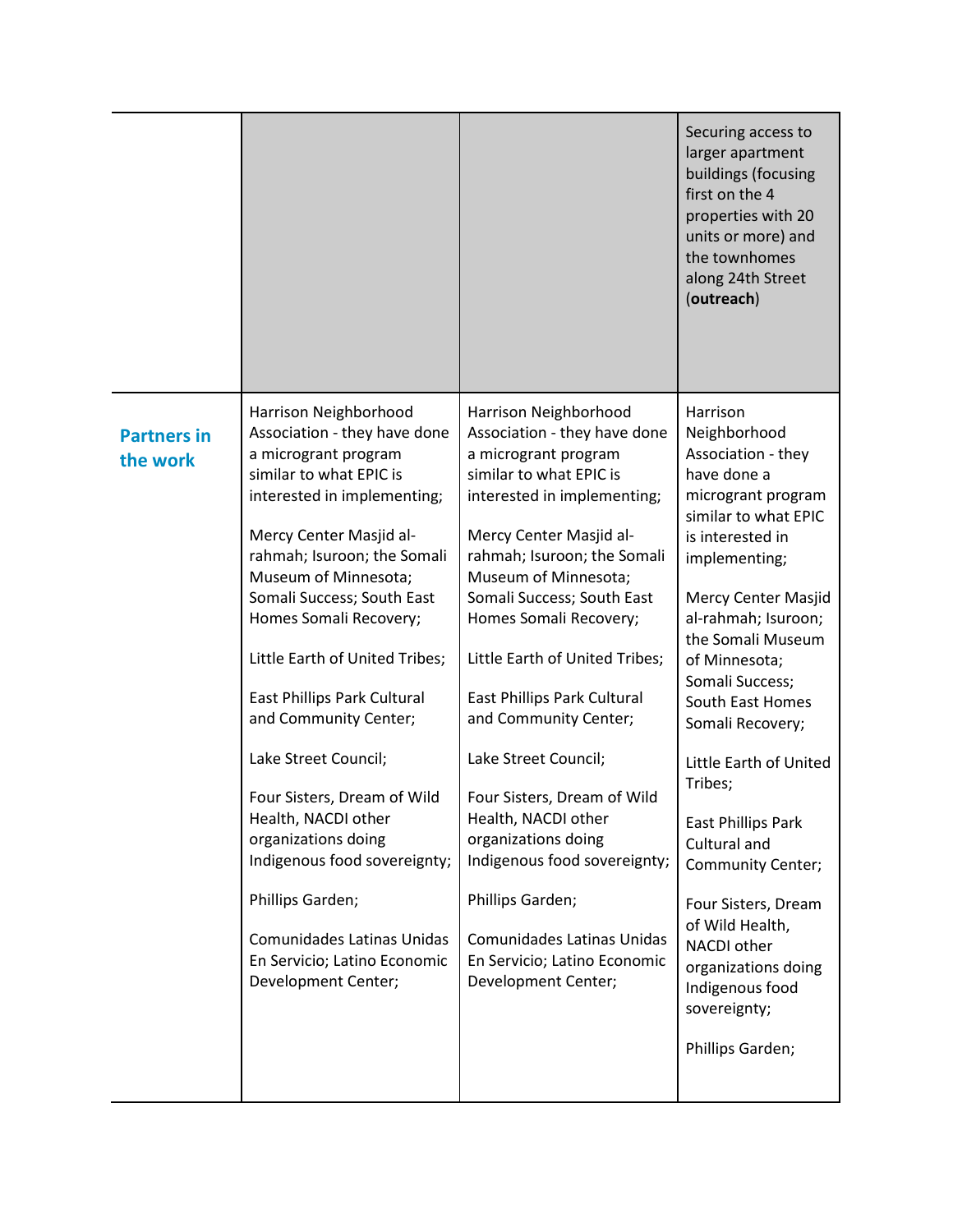|                          |                                                                                                                                                                                                                                                                                                                                                                                                                           |                                                                                                                                                                                                                                                                                                                                                                                                                        | Comunidades<br>Latinas Unidas En<br>Servicio; Latino<br>Economic<br>Development<br>Center;<br>PRG; City of Lakes<br>Community Land<br>Trust; Inquilinxs<br>Unidxs Por Justicia;<br>Center for Energy<br>and Environment;<br>Match House and<br>other housing co-<br>ops; |
|--------------------------|---------------------------------------------------------------------------------------------------------------------------------------------------------------------------------------------------------------------------------------------------------------------------------------------------------------------------------------------------------------------------------------------------------------------------|------------------------------------------------------------------------------------------------------------------------------------------------------------------------------------------------------------------------------------------------------------------------------------------------------------------------------------------------------------------------------------------------------------------------|--------------------------------------------------------------------------------------------------------------------------------------------------------------------------------------------------------------------------------------------------------------------------|
| Person(s)<br>responsible | <b>Executive Coordinator</b><br>Legal/Finance Department<br><b>Community and Board</b><br><b>Engagement Department</b><br><b>Vision Department</b>                                                                                                                                                                                                                                                                        | <b>Executive Coordinator</b><br>2 Multilingual Outreach<br>Workers<br>Interpreters<br>Legal/Finance Department<br><b>Community and Board</b><br><b>Engagement Department</b><br><b>Vision Department</b>                                                                                                                                                                                                               | Executive<br>Coordinator<br><b>EPIC Garden</b><br>Coordinator<br>Legal/Finance<br>Department<br>Community and<br><b>Board Engagement</b><br>Department<br><b>Vision Department</b>                                                                                       |
| <b>Timeline</b>          | Jan-April: targeted outreach<br>efforts using information<br>gathered from Knock Knock<br>LLC; begin planning and<br>outreach/notification of first<br>of three larger community<br>meetings (childcare, healer,<br>interpreters, artist etc. if<br>eligible); find a way for<br>community members to<br>contribute to community<br>decisions without having to<br>attend community meeting;<br>develop Micro Partnership | Jan-April: targeted outreach<br>efforts using information<br>gathered from Knock Knock<br>LLC; recruit part time<br>multilingual outreach<br>workers; begin planning and<br>outreach/notification of first<br>of three larger community<br>meetings (childcare, healer,<br>interpreters, artist etc. if<br>eligible); find a way for<br>community members to<br>contribute to community<br>decisions without having to | Jan-April: targeted<br>outreach efforts<br>using information<br>gathered from<br>Knock Knock LLC;<br>strategic planning<br>for EPIC garden; find<br>a way for<br>community<br>members to<br>contribute to<br>community<br>decisions without<br>having to attend          |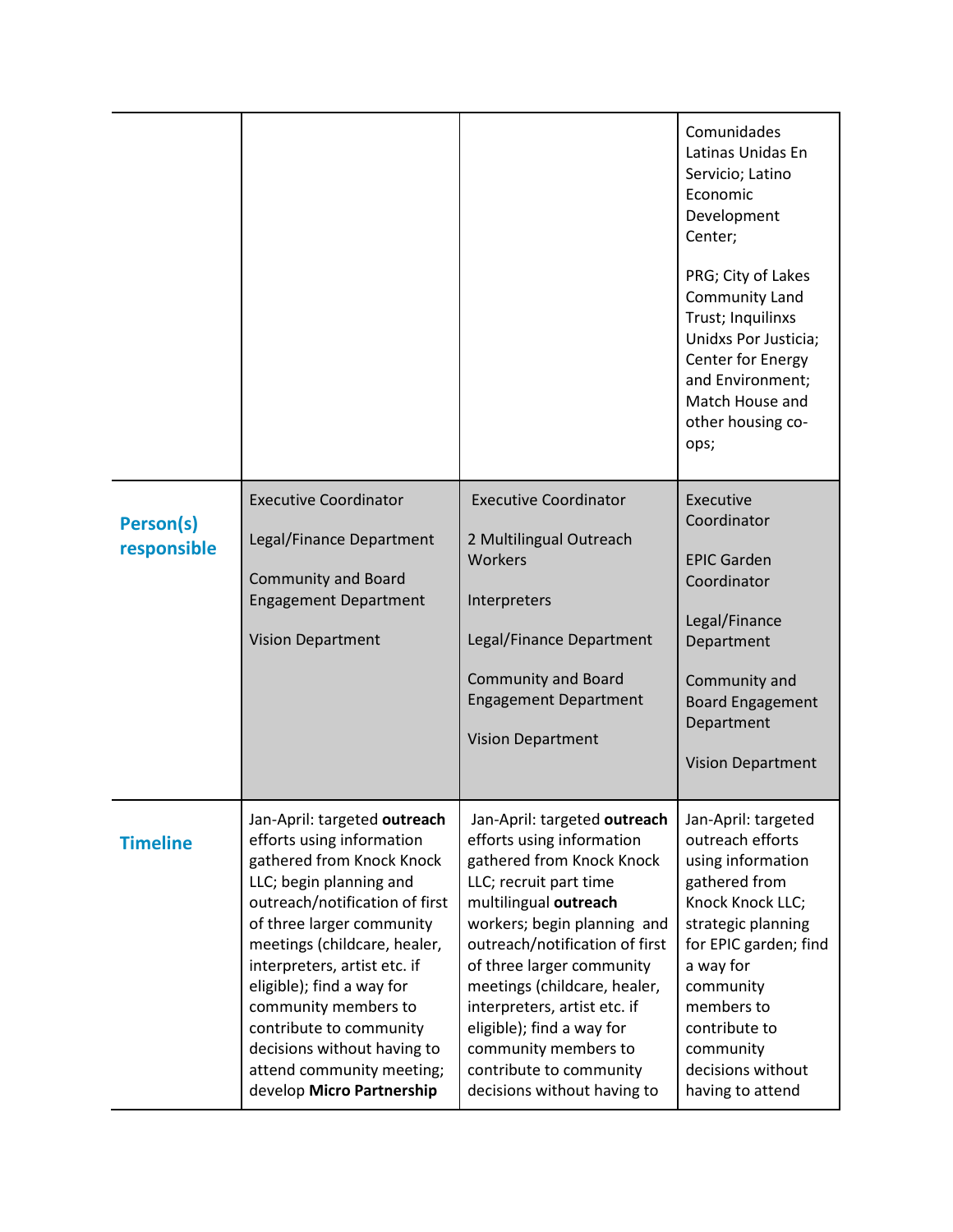| Program; secure donations<br>of items for New Neighbor<br><b>Welcome Program</b>                                                                                                                                                                                                                                                                                                                                                                                                                                                                                                                                                                                                               | attend community meeting;<br>develop Micro Partnership<br>Program; secure donations<br>of items for New Neighbor                                                                                                                                                                                                                                                                                                                                                                                                                                                                                                                                                                                                       | community meeting;<br>develop Micro<br>Partnership                                                                                                                                                                                                                                                                                                                                                                                                                                                                                                                                                                                                                                                                                           |
|------------------------------------------------------------------------------------------------------------------------------------------------------------------------------------------------------------------------------------------------------------------------------------------------------------------------------------------------------------------------------------------------------------------------------------------------------------------------------------------------------------------------------------------------------------------------------------------------------------------------------------------------------------------------------------------------|------------------------------------------------------------------------------------------------------------------------------------------------------------------------------------------------------------------------------------------------------------------------------------------------------------------------------------------------------------------------------------------------------------------------------------------------------------------------------------------------------------------------------------------------------------------------------------------------------------------------------------------------------------------------------------------------------------------------|----------------------------------------------------------------------------------------------------------------------------------------------------------------------------------------------------------------------------------------------------------------------------------------------------------------------------------------------------------------------------------------------------------------------------------------------------------------------------------------------------------------------------------------------------------------------------------------------------------------------------------------------------------------------------------------------------------------------------------------------|
| June-July: Community org,                                                                                                                                                                                                                                                                                                                                                                                                                                                                                                                                                                                                                                                                      | <b>Welcome Program</b>                                                                                                                                                                                                                                                                                                                                                                                                                                                                                                                                                                                                                                                                                                 | letters and emails to                                                                                                                                                                                                                                                                                                                                                                                                                                                                                                                                                                                                                                                                                                                        |
| religious institution                                                                                                                                                                                                                                                                                                                                                                                                                                                                                                                                                                                                                                                                          |                                                                                                                                                                                                                                                                                                                                                                                                                                                                                                                                                                                                                                                                                                                        | property                                                                                                                                                                                                                                                                                                                                                                                                                                                                                                                                                                                                                                                                                                                                     |
| mapping; begin planning for<br>second of three larger<br>community meetings; begin<br>planning for larger<br>community gathering/event;<br>build community gathering<br>space infrastructure;<br>outreach - reaching those<br>who did not respond to<br>outreach consultants,<br>include notification of Micro<br>Partnership Program and<br><b>Block Party Reimbursement</b><br>Program;<br>August-September: begin<br>planning for third of three<br>larger community meetings<br>(secure healer, artist etc.);<br>continue outreach efforts<br>October-Dec: development -<br>work on taking White<br>Supremacist tendencies out<br>of org; healing/reconciliation<br>and strategic planning | June-July: Community org,<br>religious institution<br>mapping; begin planning for<br>second of three larger<br>community meetings; begin<br>planning for larger<br>community<br>gathering/event; build<br>community gathering space<br>infrastructure; outreach -<br>reaching those who did not<br>respond to outreach<br>consultants include<br>notification of Micro<br>Partnership Program and<br><b>Block Party Reimbursement</b><br>Program;<br>August-September: begin<br>planning for third of three<br>larger community meetings;<br>continue outreach efforts<br>October-Dec: development -<br>work on taking White<br>Supremacist tendencies out<br>of org; healing/reconciliation<br>and strategic planning | Program; send<br>managers/owners to<br>the 4 properties<br>with 20+ units;<br>recruit part time<br>EPIC garden<br>coordinator; secure<br>donations of items<br>for New Neighbor<br><b>Welcome Program</b><br>June-July:<br>Community org,<br>religious institution<br>mapping; begin<br>planning for second<br>of three larger<br>community<br>meetings; build<br>community<br>gathering space<br>infrastructure;<br>outreach - reaching<br>those who did not<br>respond to outreach<br>consultants include<br>notification of Micro<br>Partnership<br>Program and Block<br>Party<br>Reimbursement<br>Program;<br>August-September:<br>begin planning for<br>third of three larger<br>community<br>meetings (secure<br>healer, artist etc.); |
|                                                                                                                                                                                                                                                                                                                                                                                                                                                                                                                                                                                                                                                                                                |                                                                                                                                                                                                                                                                                                                                                                                                                                                                                                                                                                                                                                                                                                                        | continue outreach<br>efforts                                                                                                                                                                                                                                                                                                                                                                                                                                                                                                                                                                                                                                                                                                                 |
|                                                                                                                                                                                                                                                                                                                                                                                                                                                                                                                                                                                                                                                                                                |                                                                                                                                                                                                                                                                                                                                                                                                                                                                                                                                                                                                                                                                                                                        |                                                                                                                                                                                                                                                                                                                                                                                                                                                                                                                                                                                                                                                                                                                                              |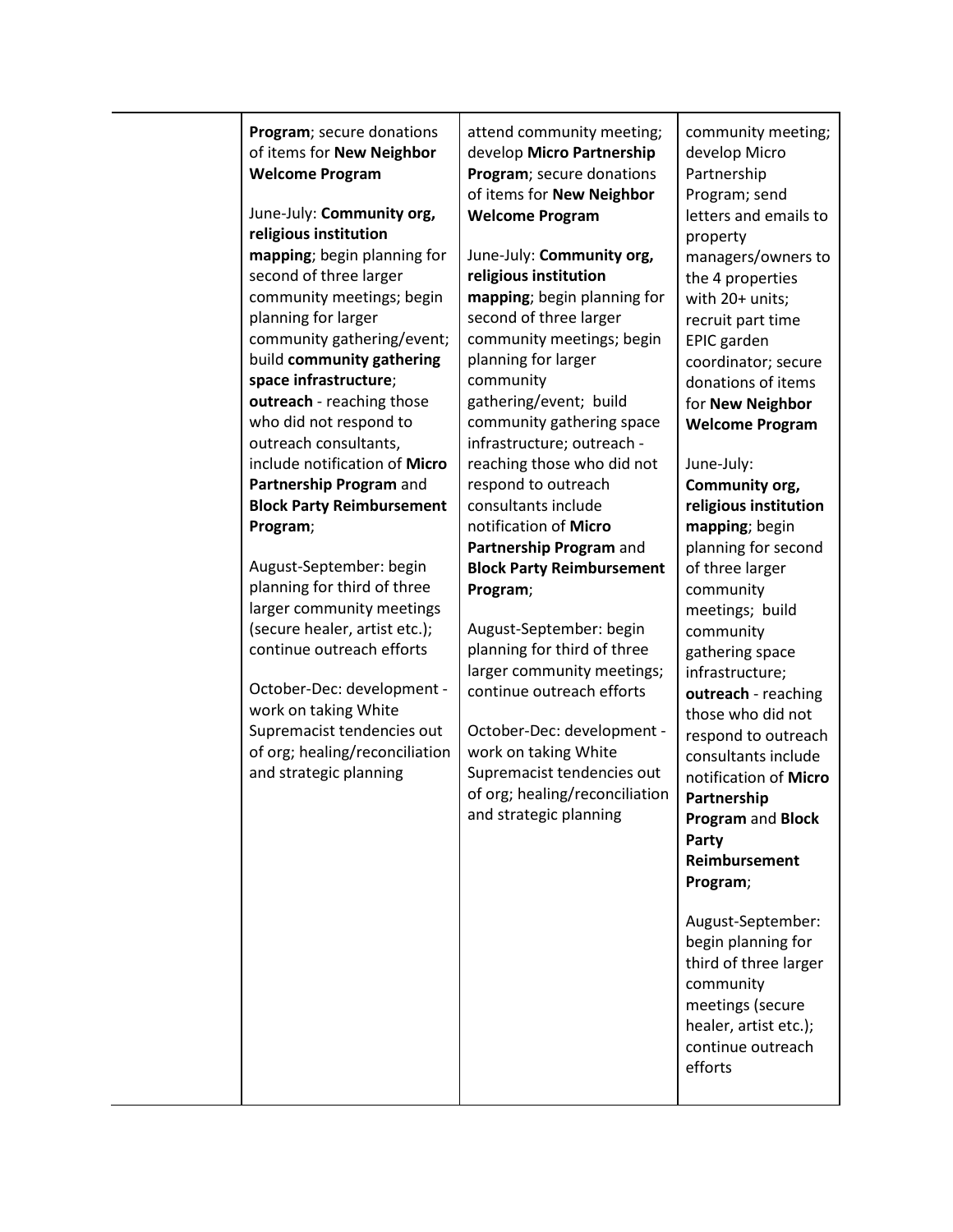| <b>Quantitative</b><br>goals | People contributing to<br>decision making processes in<br>East Phillips is representative<br>of our community<br>demographics, so at least<br>26% of the people<br>participating in decision<br>making are Black or African<br>American; 10% are<br>Indigenous; 38% are Latinx;<br>54% speak a language other<br>than English; 25% speak<br>English less than very well;<br>and 60% are tenants.<br>10 neighbors are connected<br>with a committee or action<br>group that is either formally<br>tied to EPIC or that EPIC<br>helped to pull together.<br>These groups are neighbor<br>led and are based on<br>common interests, such as<br>community safety or<br>housing. | People contributing to<br>decision making processes in<br>East Phillips is representative<br>of our community<br>demographics, so at least<br>26% of the people<br>participating in decision<br>making are Black or African<br>American; 10% are<br>Indigenous; 38% are Latinx;<br>54% speak a language other<br>than English; 25% speak<br>English less than very well;<br>and 60% are tenants.<br>10 neighbors are connected<br>with a committee or action<br>group that is either formally<br>tied to EPIC or that EPIC<br>helped to pull together.<br>These groups are neighbor<br>led and are based on<br>common interests, such as<br>community safety or<br>housing. | People contributing<br>to decision making<br>processes in East<br>Phillips is<br>representative of<br>our community<br>demographics, so at<br>least 26% of the<br>people participating<br>in decision making<br>are Black or African<br>American; 10% are<br>Indigenous; 38% are<br>Latinx; 54% speak a<br>language other than<br>English; 25% speak<br>English less than<br>very well; and 60%<br>are tenants.<br>10 neighbors are<br>connected with a<br>committee or action<br>group that is either<br>formally tied to EPIC<br>or that EPIC helped<br>to pull together.<br>These groups are<br>neighbor led and are<br>based on common<br>interests, such as<br>community safety or<br>housing. |
|------------------------------|-----------------------------------------------------------------------------------------------------------------------------------------------------------------------------------------------------------------------------------------------------------------------------------------------------------------------------------------------------------------------------------------------------------------------------------------------------------------------------------------------------------------------------------------------------------------------------------------------------------------------------------------------------------------------------|-----------------------------------------------------------------------------------------------------------------------------------------------------------------------------------------------------------------------------------------------------------------------------------------------------------------------------------------------------------------------------------------------------------------------------------------------------------------------------------------------------------------------------------------------------------------------------------------------------------------------------------------------------------------------------|-----------------------------------------------------------------------------------------------------------------------------------------------------------------------------------------------------------------------------------------------------------------------------------------------------------------------------------------------------------------------------------------------------------------------------------------------------------------------------------------------------------------------------------------------------------------------------------------------------------------------------------------------------------------------------------------------------|
| <b>Qualitative</b><br>goals  | Community members feel<br>more supported by their<br>neighborhood organization<br>than they did before EPIC<br>put this equitable<br>engagement plan into action<br>- information about this will<br>be gathered via informal<br>conversations with<br>neighbors                                                                                                                                                                                                                                                                                                                                                                                                            | Community members feel<br>more supported by their<br>neighborhood organization<br>than they did before EPIC<br>put this equitable<br>engagement plan into action<br>- information about this will<br>be gathered via informal<br>conversations with<br>neighbors                                                                                                                                                                                                                                                                                                                                                                                                            | Community<br>members feel more<br>supported by their<br>neighborhood<br>organization than<br>they did before EPIC<br>put this equitable<br>engagement plan<br>into action -<br>information about<br>this will be gathered<br>via informal                                                                                                                                                                                                                                                                                                                                                                                                                                                           |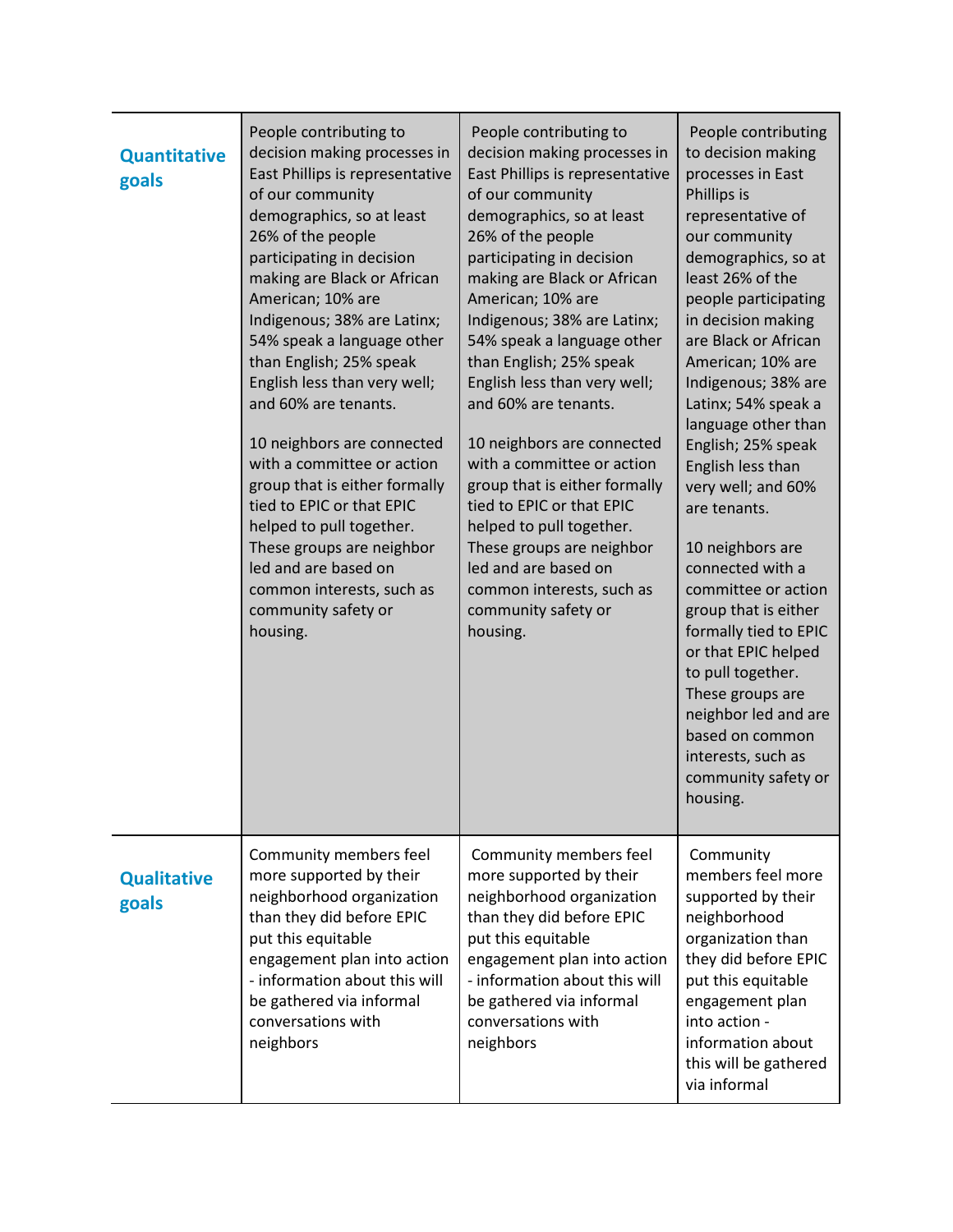| Community member's needs<br>are met or they have access<br>to resources to meet their<br>needs.<br>There will be an increase in<br>usage of our networks,<br>including Facebook and<br>Mighty Networks, as well as<br>an increase in positive and<br>healthy interactions on<br>these platforms.<br>There will be an increase in<br>EPIC membership as well as<br>an increase in first time<br>participants with EPIC,<br>including community<br>meetings, EPIC sponsored<br>events, committees, work<br>groups etc. | Community member's<br>needs are met or they have<br>access to resources to meet<br>their needs.<br>There will be an increase in<br>usage of our networks,<br>including Facebook and<br>Mighty Networks, as well as<br>an increase in positive and<br>healthy interactions on<br>these platforms.<br>There will be an increase in<br>EPIC membership as well as<br>an increase in first time<br>participants with EPIC,<br>including community<br>meetings, EPIC sponsored<br>events, committees, work<br>groups etc | conversations with<br>neighbors<br>Community<br>member's needs are<br>met or they have<br>access to resources<br>to meet their needs.<br>There will be an<br>increase in usage of<br>our networks,<br>including Facebook<br>and Mighty<br>Networks, as well as<br>an increase in<br>positive and healthy<br>interactions on<br>these platforms.<br>There will be an<br>increase in EPIC<br>membership as well<br>as an increase in<br>first time<br>participants with<br>EPIC, including |
|----------------------------------------------------------------------------------------------------------------------------------------------------------------------------------------------------------------------------------------------------------------------------------------------------------------------------------------------------------------------------------------------------------------------------------------------------------------------------------------------------------------------|---------------------------------------------------------------------------------------------------------------------------------------------------------------------------------------------------------------------------------------------------------------------------------------------------------------------------------------------------------------------------------------------------------------------------------------------------------------------------------------------------------------------|------------------------------------------------------------------------------------------------------------------------------------------------------------------------------------------------------------------------------------------------------------------------------------------------------------------------------------------------------------------------------------------------------------------------------------------------------------------------------------------|
|                                                                                                                                                                                                                                                                                                                                                                                                                                                                                                                      |                                                                                                                                                                                                                                                                                                                                                                                                                                                                                                                     | community<br>meetings, EPIC<br>sponsored events,<br>committees, work<br>groups etc                                                                                                                                                                                                                                                                                                                                                                                                       |